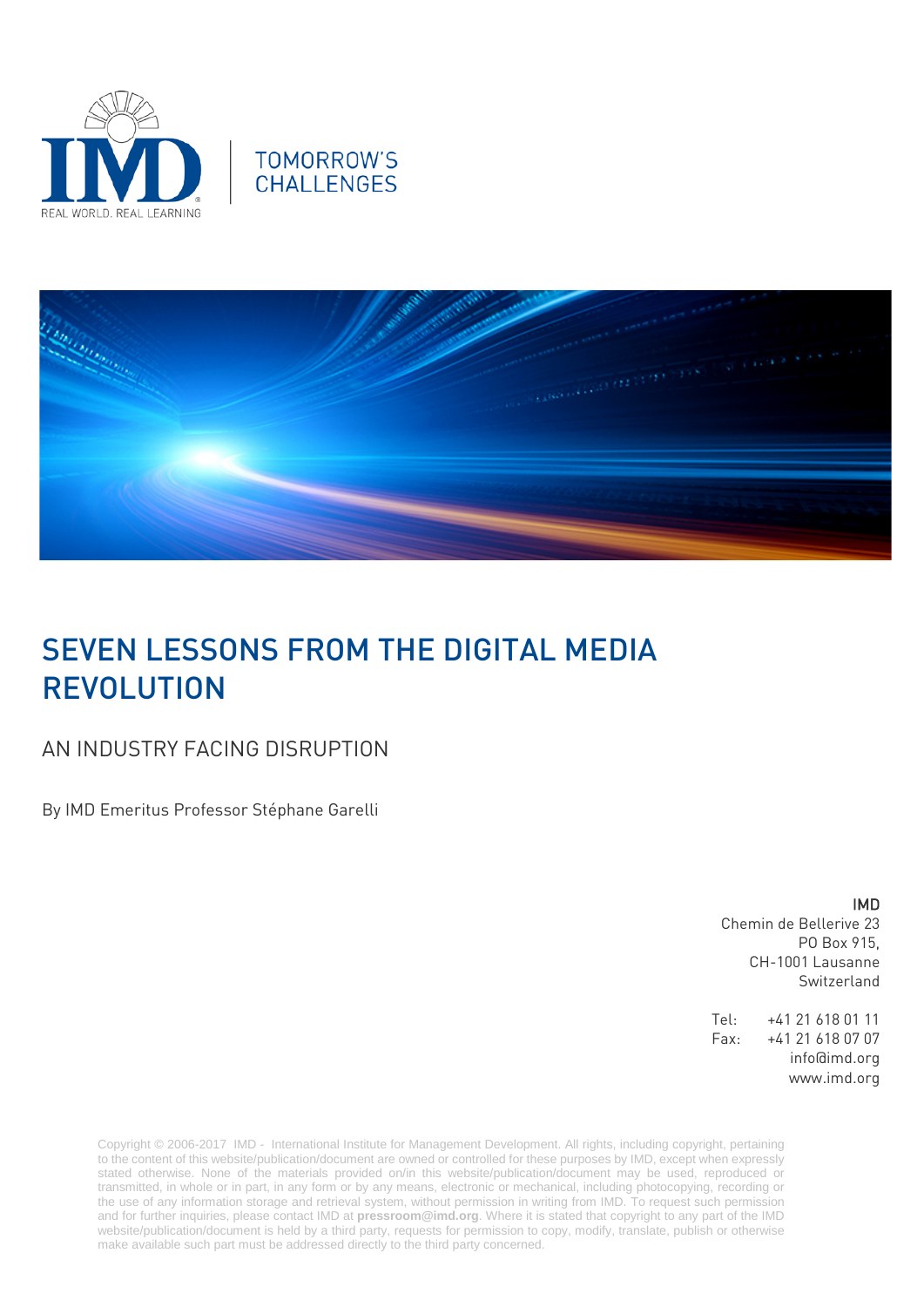Business is about change — but no CEO would like to face disruption on the scale seen in the newspaper business over the past 15 years.

I am chairman of the Swiss top tier newspaper, *Le Temps*. It was founded in March 1998, six months before Google and six years before Facebook (2004). At the time, 32.7% of total advertising spend was on newspapers. Today, it has dropped to 9.4%. Meanwhile, over the past two decades, the proportion of total advertising spend on digital platforms has surged from 2.1% to 38.6%. Google and Facebook now account for more than 60% of digital advertising expenditure, with 68% of this advertising done on mobile platforms.

The first smartphone was launched in 1999, the iPad one year later, and the iPhone celebrates its  $10<sup>th</sup>$  anniversary this year. These devices have changed the world — and all of them are younger than *Le Temps*. Today, US adults spend 10 hours and 34 minutes a day in front of a screen. Unsurprisingly advertisers go where the market is — and the market is increasingly online.

The first lesson from the digital media revolution is that **disruption occurs very, very quickly**. Historically, different types of media have not posed a direct threat to each other. Television has not destroyed radio; the internet has not killed television. But new, digital entrants have reached a dominant position in just a few years. Overall advertising revenues remain about the same, but new entrants have quickly taken the lion's share.

Why didn't publishers react faster? Because the threat emerged from another industry: technology. Like in other sectors, publishers were too busy competing with one another to notice the looming threat from Silicon Valley. Take cloud computing. The leader in that business today is online retailer Amazon, not an IT company. Likewise, Google triggered the revolution in self-driving cars, not General Motors. **Business leaders should always look beyond their familiar horizons**. That's the second lesson.

The third is that, **while innovation tends to cannibalize former success stories, it does not mean it eradicates them entirely**. Will paper die? Probably not. Sales of electronic books, the likely disruptor to print, have stagnated for the last two years. Reading on paper remains a distinct and valued experience that consumers are still willing to pay for. However, the reading experience itself is more likely to take place at a different time — during the weekend — while digital browsing tends to prevail during the working week. Every business model must adapt to suit changing consumer preferences. Those that do will survive. Those that don't won't.

However, it's critical that companies maintain their core identity and values when adapting to disruption. When Coca Cola launched New Coke in 1985, customers reacted angrily. It was "the greatest marketing blunder of the century", according to then CEO Roberto Goizueta. The company quickly back-paddled and launched Classic Coke. The lesson here is that a **business is more than the product it produces; it is a brand**. And while a brand belongs to a company, legally and financially at least, emotionally it belongs to the consumer. Customers' relationship with a brand is to be treasured, because revenues often stem from the extension of a brand.

The French fashion house Yves Saint Laurent does not make its money with the "Haute Couture" for which it is so famous. The bulk of its revenues come from jewelry, perfumes and cosmetics. Newspapers, too, are at the center of an ecosystem: revenue comes from digital, print, video, and conferences. All divisions will have different levels of profitability. **Many more businesses rely on a stream of different activities but all contribute to the success of the brand in terms of image and income**.

Consequently, media industry businesses must respect the individual identity of each of their divisions. If back-office consolidation is appropriate (accounting, finance, procurements), **a firewall should be maintained between brands and their individual images**. One does not sell a luxury watch with a plastic strap.